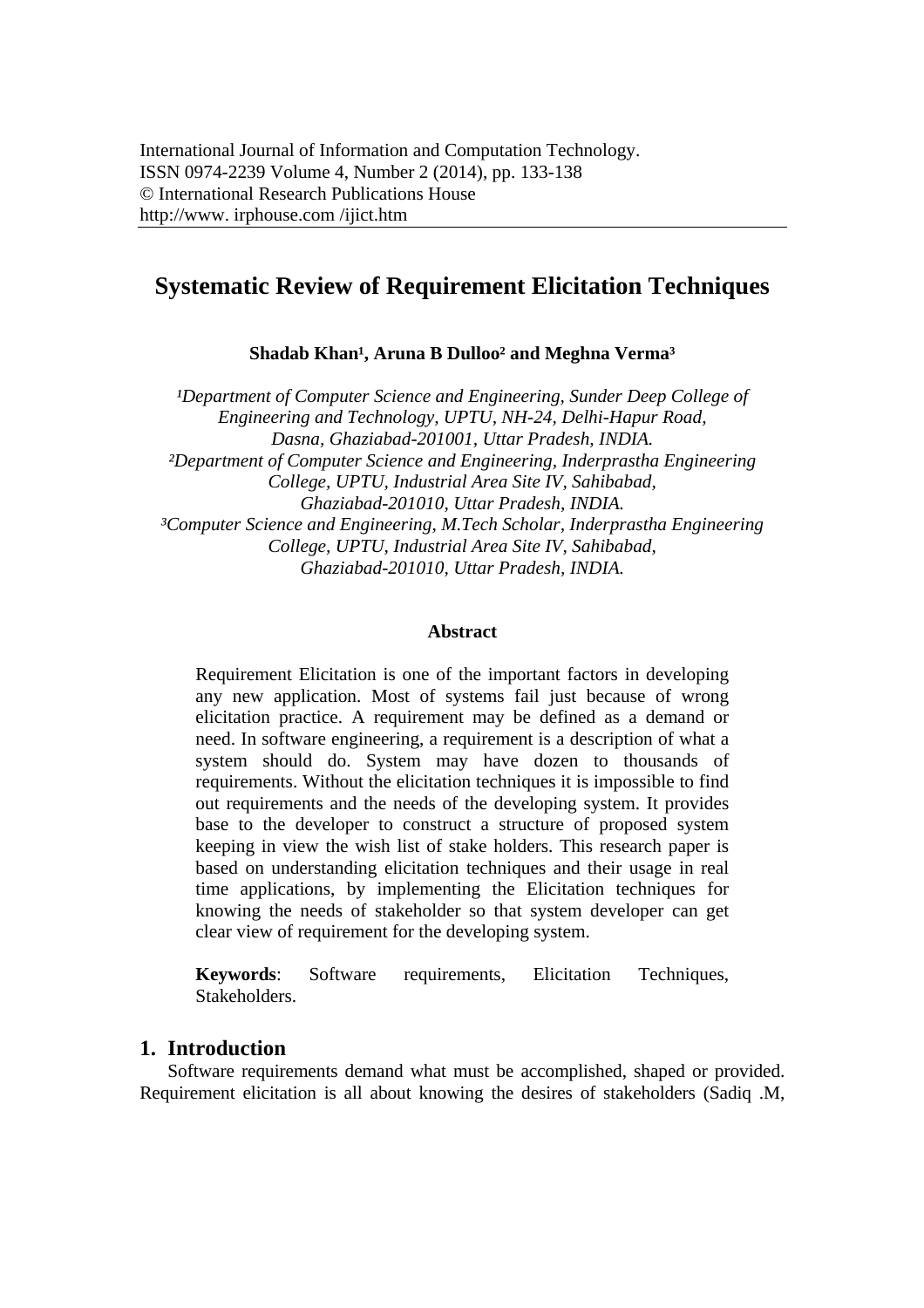2009). The term requirement has been used in the software engineering society since 1960. The requirements provide a firm basis for the success of the project and delivery of the product. The requirements often shrink the gap between software team and end users. Requirement phase begin at the analysis phase. Requirements are managed throughout the project life cycle. Requirement Engineering deals with a wide range of business domains and tasks like decision, administrative support (Sparrow .L, 2006). Requirement Engineering (RE) is comparatively a new field. Requirement Engineering is a system and processes that covers the activities based on computer system (Arif .S, 2010). Requirement elicitation and requirement management have healthy documented using UML (Unified Modeling Language. The prototypes also used to create system requirements automatically (Meisenbacher .l.K, 2005). Requirement elicitation is a technique to collect the requirements. Requirement elicitation is the main movement in the requirement engineering process (Ganesh, 2008). It occupied to find out the needs and collecting the required software requirements from the stakeholders. Requirement elicitation faced many problems like users' involvement and perfect documentation. So there must be need to adopt the technique that could help in recognize and decide the stakeholders (Rozilawati .A, 2011).

The most important activity in software project development is the requirements engineering. For a computer based system, activities involved in discovering, documenting, and maintaining a set of requirements are covered by requirements engineering. Due to wrong requirements, numbers of consequences may arise like the system may be delivered late, system may be more costly than the original estimation, end-user and , customer will not be satisfied, system may be unreliable and there may be regular system defects.

## **2. Requirement Engineering and Elicitation Techniques**

Requirements elicitation is one of the first activities that tries to define the project scope and elicit user requirements. This activity relies in communication and cooperation between stakeholders which makes collaboration crucial for the success of this activity, especially in global software development projects with distributed teams and stakeholders.

#### **2.1 Requirement Elicitation**

Requirements elicitation is recognized as the first stage in many requirements engineering (RE) process definitions. "The success of the requirements elicitation activity gives high impact on the achievement of the goals set for RE, which leads to the development of correct application. Hence, the development of any application is indispensable from incorporating good practices of requirements elicitation. Infact the consideration has an impact to the usability of the application" (Mohd Kasirun, 2005).

 "Requirements elicitation is defined as a process to understand a problem and its application domain. The goal of requirements elicitation is to identify as many requirements as possible to prepare several alternate solutions for the stated problem.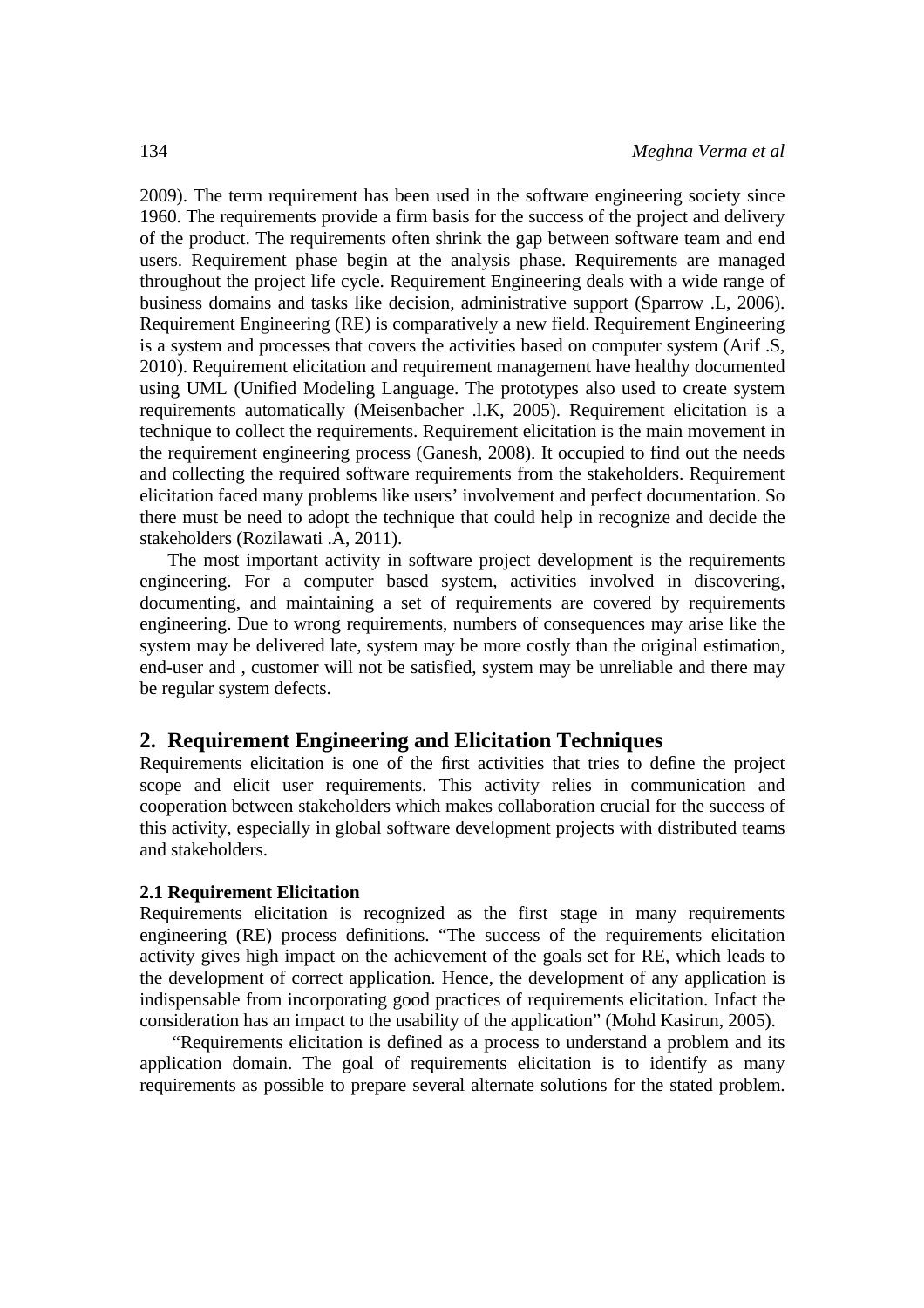The requirements will be written in a user requirements document (URD) as the output of the requirements elicitation activity" (Mohd Kasirun, 2005).

## **2.2 Elicitation Techniques**

"Requirements elicitation techniques are the means by which systems analysts determine the problems, opportunities, and needs of the customers, so that systems developer can construct systems that actually resolve those problems, leverage those opportunities, and/or address customers" needs". Elicitation techniques are tools of finding  $&$  exact understanding. The goal of Elicitation technique is to find out as many problems as possible so that it could become easier for stake holder to get the best suitable application according to the requirements.

## **2.3 Types of Elicitation Techniques**

There are different ways to get the required information and approach problem. One is direct approach, second is indirect approach. First one classifies the methods by whom we interact with the domain expert and second one classifies them by what type of information is obtained.

## *2.3.1- Direct Approach*

In direct approach the purpose is to enhance the understanding of the problems of system that is currently in used. Most common techniques used are Interviews, case study, Prototyping. With these tools a comprehensive and comprehensive analysis of total procedure can been done. In this loom it is good to get the more knowledge about system and genuine data. In order for these methods to be victorious, the domain expert has to be reasonably coherent and willing to share information (E. Burge, 2009).

## *2.3.2- Indirect Approach*

Indirect methods are used in order to obtain information that cannot be easily articulated directly. Questioners, documents analysis are its examples. Important thing in this approach is, how thing are clarify by using figures and statistics. In it a large quantity of data can be gathering from analyzing the documents. The results acquire from this type of investigation are easy to measure and an applicable test suggestion can be driven from them.

# **2.4 Various Requirement Elicitation Techniques**

The various requirement elicitation techniques are:

#### *2.4.1 Interview*

Interviewing consists of asking the domain expert questions about the domain of interest and how they perform their tasks. Interviews can be unstructured, semistructured, or structured. The success of an interview session is dependent on the questions asked (it is difficult to know which questions should be asked, particularly if the interviewer is not familiar with the domain) and the ability of the expert to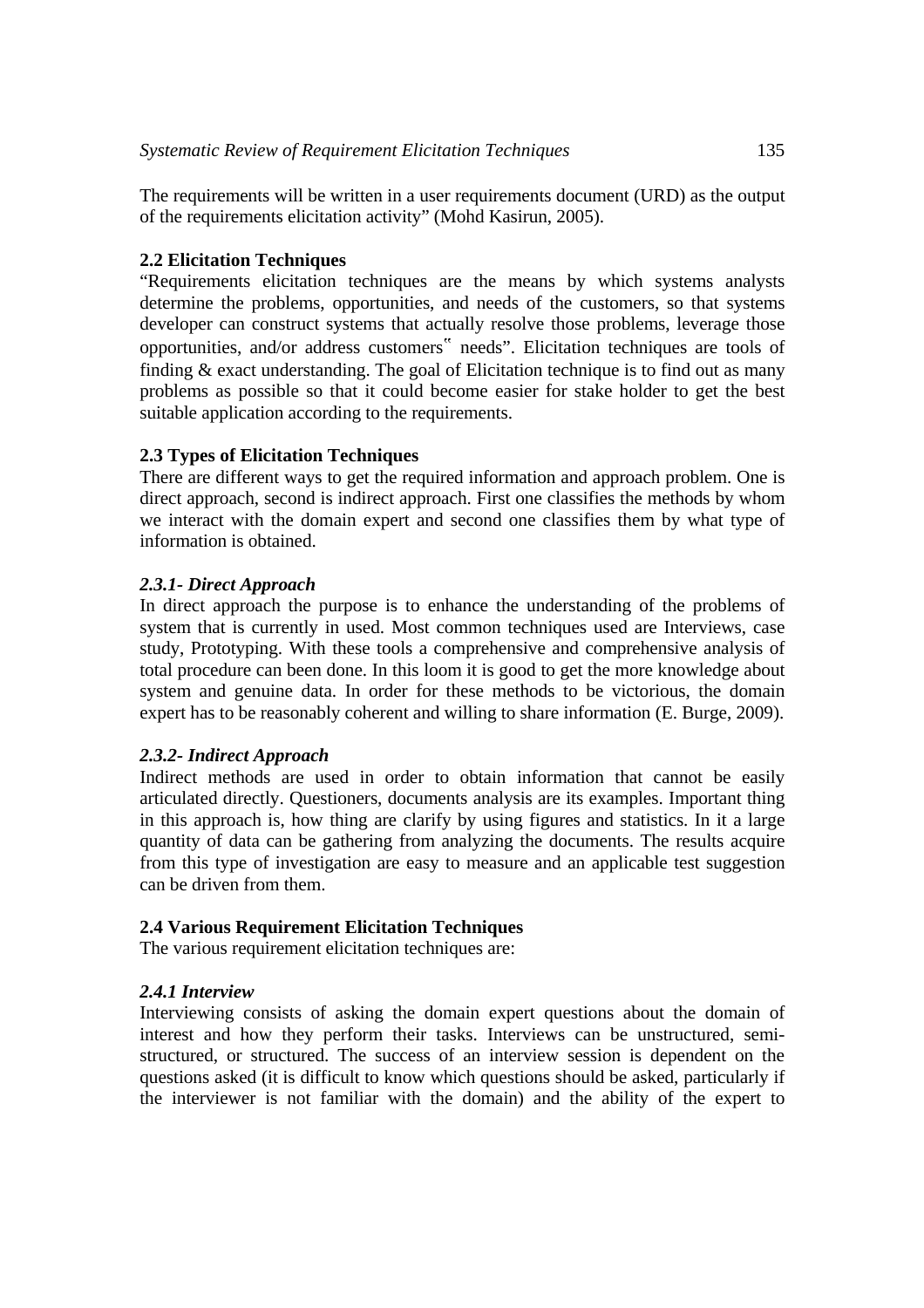articulate their knowledge. The expert may not remember exactly how they perform a task, especially if it is one that they perform automatically". Some interview methods are used to build a particular type of model of the task. The model is built by the knowledge engineer based on information obtained during the interview and then reviewed with the domain expert. In some cases, the models can be built interactively with the expert, especially if there are software tools available for model creation" (E. Burge, 2009).

# *2.4.2 Questionnaires*

"Questionnaires are very important technique in requirement elicitation techniques, questionnaires helps to get the information from many peoples, analyst can gather opinions from two ways: to get statistical evidence for an assumption, or to gather opinions and suggestions.

# *2.4.3 Observation*

"In Observation methods, the knowledge engineer observes the expert performing a task. This prevents the knowledge engineer from inadvertently interfering in the process, but does not provide any insight into why decisions are made" (E. Burge, 2009).

# *2.4.4 Documents Analysis*

"Document analysis involves gathering information from existing documentation. It may or may not involve interaction with a human expert to confirm or add to this information" (E. Burge, 2009). It's an indirect method and varies depending on available documents, interaction with experts. In it we find out how expert organizes and processes task information and how it is compiled to present to others. Documents have a vital role in any organization, documents like an organizational chart is a diagram that illustrate the structure of an organization in terms of relationships among personnel or departments. Moreover with the help of manuals of existing system gathering of information about existing system and its functions can be analyze that how it work and how it can perform different functions. An organizational chart also represents lines of authority and responsibility of the personnel working in an organization. An organizational chart is a horizontal or vertical tree like shape that contains different geometric shapes to represent staff working in an organization. The lines that connect the shapes illustrate the relationships between the positions. An organizational chart indicates the proper structure of a business or company. "Document analysis involves gathering information from existing documentation. May or may not involve interaction with a human expert to confirm or add to this information" (E. Burge, 2009).

# *2.4.5 Prototyping*

Prototyping has been used for elicitation where there is a great deal of uncertainty about the requirements, or where early feedback from stakeholders is required (Davis,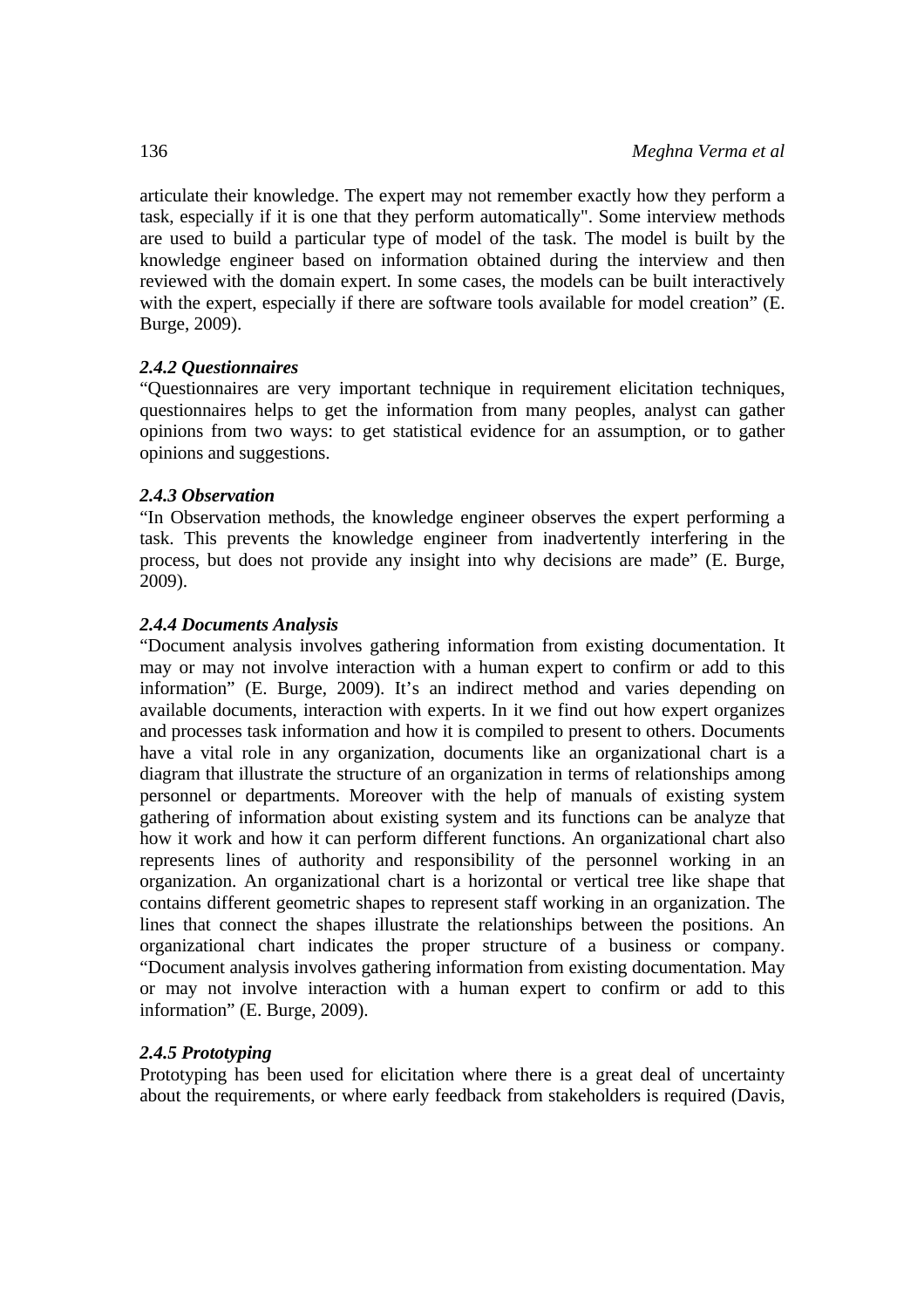1992). Actually prototyping is the process to build the model about the system, prototypes help the system designers to build the information system according the requirements and easy to manipulate for end users. Prototyping is an iterative process and it is also part of the analysis phase of system development life cycle. Prototyping can extend the information collection process, because prototyping can convert the basic things (indefinable requirements into definable requirements). With the help of the prototyping we can get feedback from the users, users can see facilities and provide the response and then system analysts can evaluate the response and also modify the existing requirements as well as developing new ones. Prototyping save the cost and ambiguous work. Developers use the prototyping and conceive the idea that how it would work in real life. Prototyping experiment provides the two kinds of requirements. Product level requirements: In this level, prototyping define the required functionality is realistic and useful (Lauesen, 2004). Design-level requirements: In this level, prototyping define such an interface statistics for goals of the system (Lauesen, 2004).

Prototyping technique has some advantages and disadvantages in development of the system. Some Advantages: Helps the developers and reduce the development time. Reduce the development costs. Invite the users to contribute. System analysts and developers receive the productive feedback. Prototypes may demonstrate progress at an early stage of development. Prototypes clear the many things in front of the users. Provide the high contentment of the users. Some Disadvantages: May be follow insufficient analysis. . Sometimes leads to incomplete documentation.

In practical sense, prototyping increase the quality and communication between the user/analyst and the end users, how to make good software according to the requirements. With passage of time, importance of the software prototyping is increasing rapidly in development. Prototyping is the demo before the actual software. Instead of software prototyping, several information systems consultants and researchers use "low tech" prototyping tools (paper prototypes) especially for initial system analysis and design.

## **3. Conclusions**

With the research report and by implementing elicitation techniques it has been observed in requirement engineering, requirement elicitation is like and backbone. It is initial process and towards creativity and based for making any software. Requirement elicitation deals with fact-finding, information gathering and getting the requirements. Requirement elicitation techniques are of great importance in all aspect because these techniques are keys to success of any developing system.

 There is no single techniques which fulfill all the demand of requirement elicitation and information gathering but it is necessary to keep in mind that success of requirement elicitation didn't depend upon number of techniques used but how these techniques are used and how exact the approach is to meet the stakeholder demands.